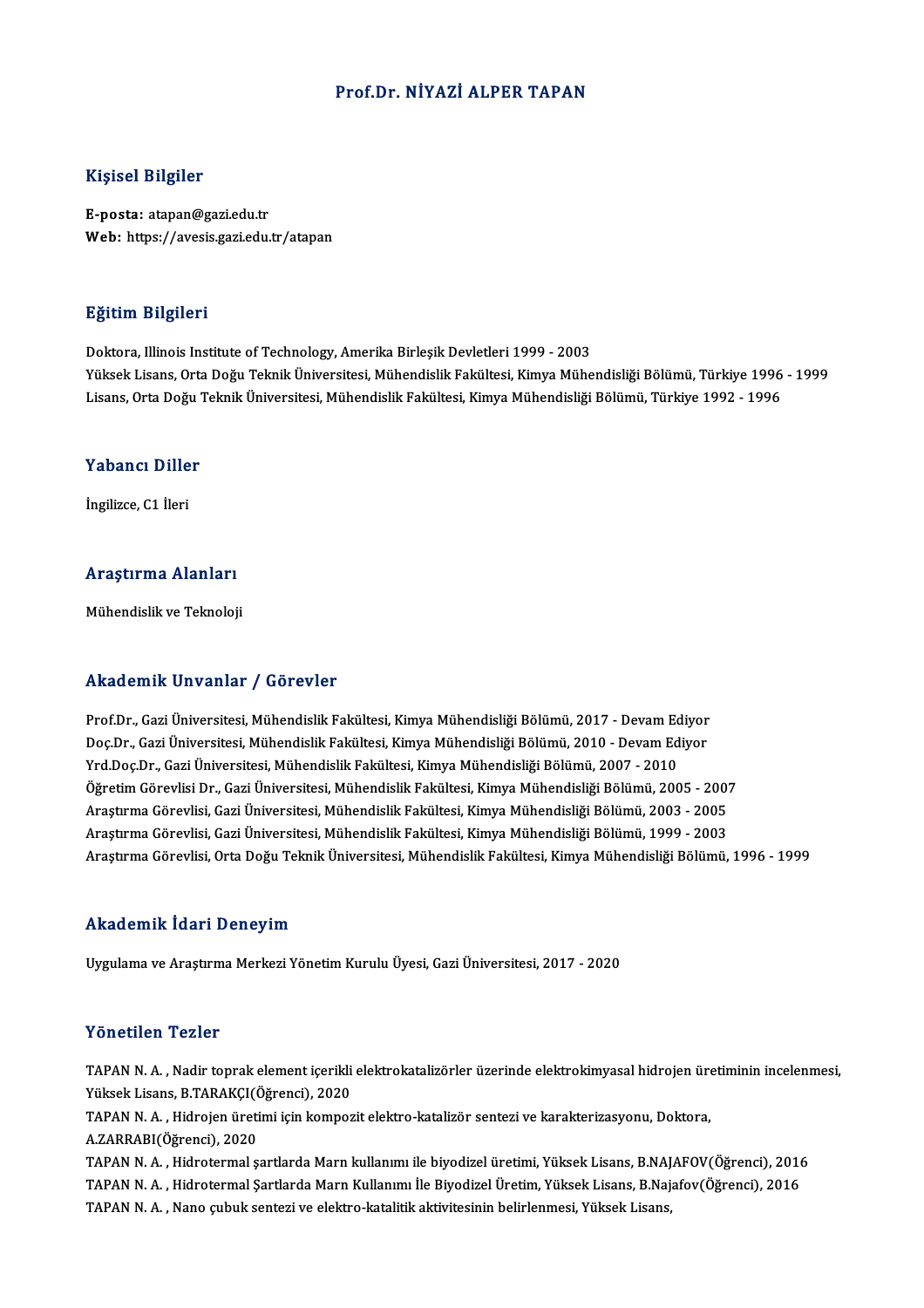U.ZHUMATAYEVA(Öğrenci),2012

U.ZHUMATAYEVA(Öğrenci), 2012<br>TAPAN N. A. , Doğrudan 2-propanol yakıt hücresinin performans analizi, Yüksek Lisans, E.ALEMDAR(Öğrenci), 2010<br>TARAN N. A. , 2 RRORANOL VAKIT HÜCRESİNİN PERFORMANS ANALİZI, Yüksek Lisans, E.ALE U.ZHUMATAYEVA(Öğrenci), 2012<br>TAPAN N. A. , Doğrudan 2-propanol yakıt hücresinin performans analizi, Yüksek Lisans, E.ALEMDAR(Öğrenci), 2010<br>TAPAN N. A. , 2-PROPANOL YAKIT HÜCRESİNİN PERFORMANS ANALİZİ, Yüksek Lisans, E.ALE TAPAN N. A. , Doğrudan 2-propanol yakıt hücresinin performans analizi, Yüksek Lisans, E.ALEMDAR(Öğrenci), 2010<br>TAPAN N. A. , 2-PROPANOL YAKIT HÜCRESİNİN PERFORMANS ANALİZİ, Yüksek Lisans, E.ALEMDAR(Öğrenci), 2010<br>TAPAN N. TAPAN N. A., 2-PROPANOL YAKIT HÜCRESİNİN PERFORMANS ANALİZİ, Yüksek Lisans, E.ALEMDAR(Öğrenci), 2010 TAPAN N. A. , PLATİN İÇERMEYEN İKİLİ GEÇİS METALLERİNİN DOGRUDAN ETANOL YAKIT HÜCRESİNDE UYGULANN<br>POTANSİYELLERİNİN İNCELENMESİ, Yüksek Lisans, Ö.YILDIZ(Öğrenci), 2009<br>TAPAN N. A. , Platin içermeyen ikili geçiş metallerini

POTANSİYELLERİNİN İNCELENMESİ, Yüksek Lisans, Ö.YILDIZ(Öğrenci), 2009<br>TAPAN N. A. , Platin içermeyen ikili geçiş metallerinin doğrudan etanol yakıt hi<br>incelenmesi, Yüksek Lisans, Ö.YILDIZ(Öğrenci), 2009 TAPAN N. A. , Platin içermeyen ikili geçiş metallerinin doğrudan etanol yakıt hücresinde uygulanma potansiyellerinin<br>incelenmesi, Yüksek Lisans, Ö.YILDIZ(Öğrenci), 2009<br>TAPAN N. A. , Ereğli yüksek basınç doğalgaz boru hatt

TAPAN N. A., Ereğli yüksek basınç doğalgaz boru hattının katodik koruma sisteminin değişik anot materyalleri

# SCI, SSCI ve AHCI İndekslerine Giren Dergilerde Yayınlanan Makaleler

CI, SSCI ve AHCI İndekslerine Giren Dergilerde Yayınlanan Makaleler<br>I. Analysis and modeling of high-performance polymer electrolyte membrane electrolyzers by machine<br>Isonning **BBBITTE**<br>Analysis<br>Learning<br>Tanan N Analysis and modeling of high-<br>learning<br>Tapan N.A., Günay M.E., Akkoç G.<br>International Journal Of Hydnogen learning<br>Tapan N. A. , Günay M. E. , Akkoç G.<br>International Journal Of Hydrogen Energy, cilt.47, sa.4, ss.2134-2151, 2022 (SCI İndekslerine Giren Dergi) Tapan N. A. , Günay M. E. , Akkoç G.<br>International Journal Of Hydrogen Energy, cilt.47, sa.4, ss.2134-2151, 2022 (SCI İndekslerine Giren D<br>II. Significant parameters and technological advancements in biodiesel production s International Journal Of Hydrogen E<br>Significant parameters and tech<br>Gunay M. E. , Turker L., TAPAN N. A.<br>FUEL 8ik 250 82.27 41, 2010 (SCL) Significant parameters and technological advancemen<br>Gunay M. E. , Turker L., TAPAN N. A.<br>FUEL, cilt.250, ss.27-41, 2019 (SCI İndekslerine Giren Dergi)<br>Desisian tree analysis for efficient CO2 utilization in c Gunay M. E. , Turker L., TAPAN N. A.<br>FUEL, cilt.250, ss.27-41, 2019 (SCI Indekslerine Giren Dergi)<br>III. Decision tree analysis for efficient CO2 utilization in electrochemical systems<br>Cunay M. E. Turker J. TARAN N. A FUEL, cilt.250, ss.27-41, 2019 (SCI İndekslerine Giren Dergi)<br>Decision tree analysis for efficient CO2 utilization in electrochemical syster<br>Gunay M. E., Turker L., TAPAN N. A.<br>JOURNAL OF CO2 UTILIZATION, cilt.28, ss.83-95 Decision tree analysis for efficient CO2 utilization in electrochemical system<br>Gunay M. E. , Turker L., TAPAN N. A.<br>JOURNAL OF CO2 UTILIZATION, cilt.28, ss.83-95, 2018 (SCI İndekslerine Giren Dergi)<br>Analysis of nast experi Gunay M. E. , Turker L., TAPAN N. A.<br>JOURNAL OF CO2 UTILIZATION, cilt.28, ss.83-95, 2018 (SCI İndekslerine Giren Dergi)<br>IV. Analysis of past experimental data in literature to determine conditions for high performance **JOURNAL OF CO2 UTILIZ<br>Analysis of past expe:<br>biodiesel production<br>TABAN N.A. Vildinim B.** biodiesel production<br>TAPAN N. A. , Yildirim R., Gunay M. E. biodiesel production<br>TAPAN N. A. , Yildirim R., Gunay M. E.<br>BIOFUELS BIOPRODUCTS & BIOREFINING-BIOFPR, cilt.10, sa.4, ss.422-434, 2016 (SCI İndekslerine Giren Dergi)<br>Constructing slabel madels from nast publisations to imp TAPAN N. A. , Yildirim R., Gunay M. E.<br>BIOFUELS BIOPRODUCTS & BIOREFINING-BIOFPR, cilt.10, sa.4, ss.422-434, 2016 (SCI Indekslerine Giren Dergi)<br>V. Constructing global models from past publications to improve design and op BIOFUELS BIOPRODUCTS &<br>Constructing global mode<br>direct alcohol fuel cells<br>TABAN N.A. Cunsy M.E V. Constructing global models from past publications to improve design and operating conditions for direct alcohol fuel cells<br>direct alcohol fuel cells<br>TAPAN N. A. , Gunay M. E. , YILDIRIM R. direct alcohol fuel cells<br>TAPAN N. A. , Gunay M. E. , YILDIRIM R.<br>CHEMICAL ENGINEERING RESEARCH & DESIGN, cilt.105, ss.162-170, 2016 (SCI İndekslerine Giren Dergi)<br>Ceria Based Nano serpresite Sunthesis for Direct Alsahol E TAPAN N. A., Gunay M. E., YILDIRIM R.<br>CHEMICAL ENGINEERING RESEARCH & DESIGN, cilt.105, ss.162-170, 2016 (S<br>VI. Ceria Based Nano-composite Synthesis for Direct Alcohol Fuel Cells<br>TABAN N. A. Cesen H. B., VARISLI D. CHEMICAL ENGINEERING RESEARCH<br>Ceria Based Nano-composite Syn<br>TAPAN N. A. , Cacan U. B. , VARIŞLI D.<br>INTERNATIONAL JOURNAL OF ELECT Ceria Based Nano-composite Synthesis for Direct Alcohol Fuel Cells<br>TAPAN N. A. , Cacan U. B. , VARIŞLI D.<br>INTERNATIONAL JOURNAL OF ELECTROCHEMICAL SCIENCE, cilt.9, sa.8, ss.4440-4464, 2014 (SCI İndekslerine<br>Ciron Dorgi) TAPAN N.A.,<br>INTERNATIO<br>Giren Dergi)<br>Simulation INTERNATIONAL JOURNAL OF ELECTROCHEMICAL SCIENCE, cilt.9, sa.8, ss.4440-4464, 2014 (SCI indekslerine<br>Giren Dergi)<br>VII. Simulation of impedance spectra of oxalic acid electroreduction to glyoxylic acid: effect of chemical<br>a Giren Dergi)<br>Simulation of impedance spectra of oxalic acid electrore<br>activator, pH, activation energy, and reduction potential<br>Tanan N A Si<mark>mulation</mark><br>activator,<br>Tapan N. A.<br>TURKISH IO activator, pH, activation energy, and reduction potential<br>Tapan N. A.<br>TURKISH JOURNAL OF CHEMISTRY, cilt.38, sa.1, ss.127-141, 2014 (SCI İndekslerine Giren Dergi)<br>DETERMINATION OF ETHANOL AND CARRON MONOYIDE ELECTRO OYIDAT Tapan N. A.<br>TURKISH JOURNAL OF CHEMISTRY, cilt.38, sa.1, ss.127-141, 2014 (SCI İndekslerine Giren Dergi)<br>VIII. DETERMINATION OF ETHANOL AND CARBON MONOXIDE ELECTRO-OXIDATION ACTIVITIES OF TURKISH JOURNAL OF CHEMISTRY, cilt.38, sa.1, ss.12<br>DETERMINATION OF ETHANOL AND CARBON M<br>PtRuC/CeO2 COMPOSITE ELECTRO-CATALYSTS<br>TABAN N.A., Zhumatayaya U. Cakkaya E DETERMINATION OF ETHANOL AND<br>PtRuC/CeO2 COMPOSITE ELECTRO-CA<br>TAPAN N. A. , Zhumatayeva U., Gokkaya E.<br>JOUPNAL OF THE EACULTY OF ENCINEER PtRuC/CeO2 COMPOSITE ELECTRO-CATALYSTS<br>TAPAN N. A., Zhumatayeva U., Gokkaya E.<br>JOURNAL OF THE FACULTY OF ENGINEERING AND ARCHITECTURE OF GAZI UNIVERSITY, cilt.28, sa.4, ss.819-829,<br>2013 (SCI İndekslerine Giren Dergi) TAPAN N.A., Zhumatayeva U., Gokkaya E. JOURNAL OF THE FACULTY OF ENGINEERING AND ARCHITECTURE OF GAZI UNIVERSITY, cilt.28, sa.4, ss.819-829,<br>2013 (SCI İndekslerine Giren Dergi)<br>IX. TRANSESTERIFICATION REACTION OVER BASIC AMBERLYST RESIN CATALYSTS AND OPTIMIZATI 2013 (SCI İndekslerine Giren Dergi)<br>TRANSESTERIFICATION REACTION OVER<br>VIA RESPONSE SURFACE METHODOLOGY<br>O<sup>VTAR N</sup>. Orbay N. Aydin E. TARAN N.A. TRANSESTERIFICATION REACTION OV<br>A RESPONSE SURFACE METHODOL<br>OKTAR N., Ozbay N., Aydin F., TAPAN N. A.<br>JOUPNAL OF THE FACULTY OF ENCINEED VIA RESPONSE SURFACE METHODOLOGY<br>OKTAR N., Ozbay N., Aydin F., TAPAN N. A.<br>JOURNAL OF THE FACULTY OF ENGINEERING AND ARCHITECTURE OF GAZI UNIVERSITY, cilt.27, sa.1, ss.71-79,<br>2012 (SCLIndelialerine Cirer Dergi) OKTAR N., Ozbay N., Aydin F., TAPAN<br>JOURNAL OF THE FACULTY OF ENGI<br>2012 (SCI İndekslerine Giren Dergi)<br>Sunthosis and Charastarination c JOURNAL OF THE FACULTY OF ENGINEERING AND ARCHITECTURE OF GAZI UNIVERSITY, cilt.27, sa.1, ss.71-79<br>2012 (SCI Indekslerine Giren Dergi)<br>X. Synthesis and Characterization of Pt-Sn Incorporated MCM-41 and Pt Incorporated Sn-S 2012 (SCI İndekslerine Giren Dergi)<br>X. Synthesis and Characterization of Pt-Sn Incorporated MCM-41 and Pt Incorporated Sn-SiO2 Type<br>Mesoporous Catalysts for Direct Ethanol Fuel Cell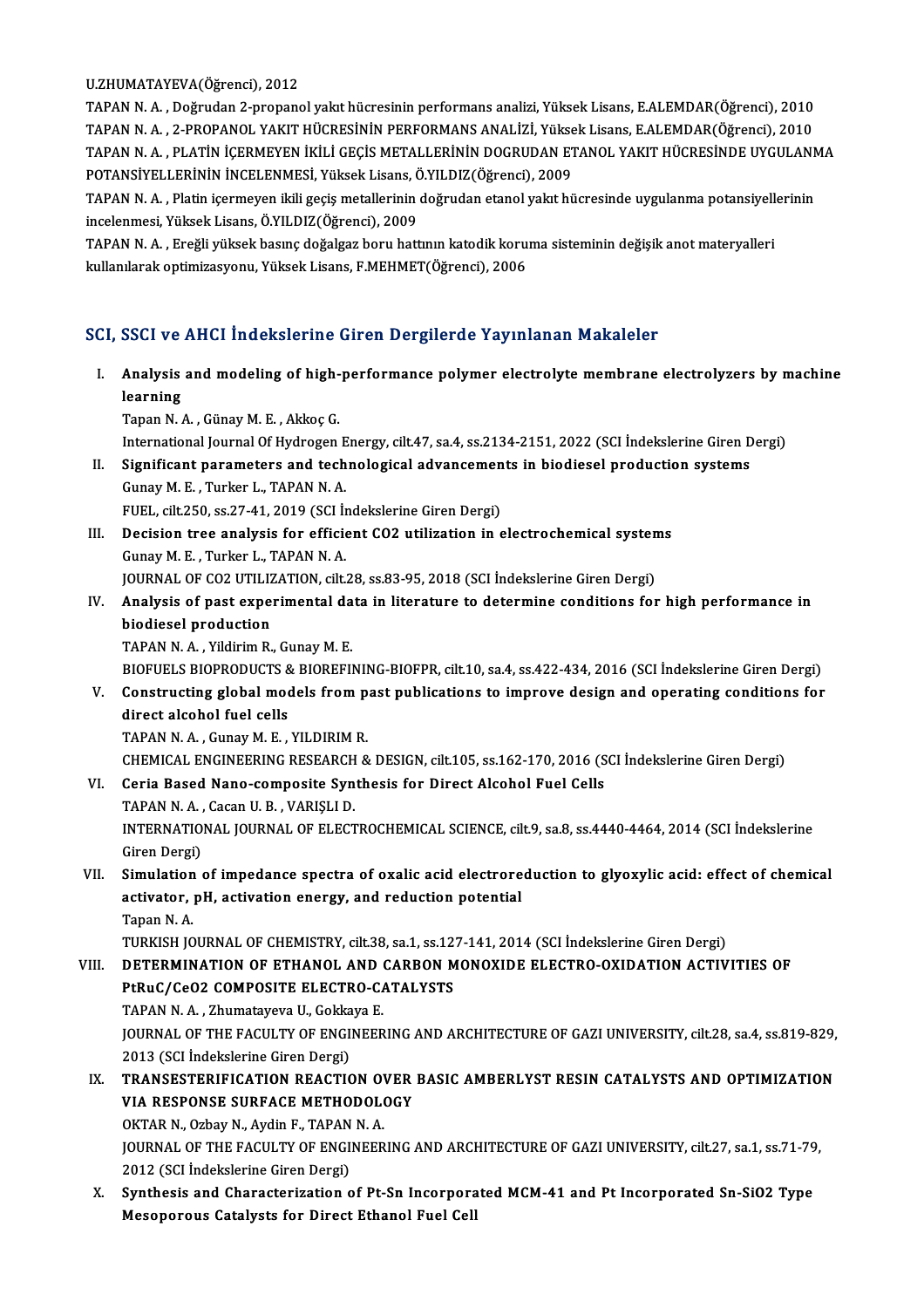VARIŞLI D., Rona T., TAPAN N.A. VARIŞLI D., Rona T., TAPAN N. A.<br>INTERNATIONAL JOURNAL OF CHEMICAL REACTOR ENGINEERING, cilt.8, 2010 (SCI İndekslerine Giren Dergi)<br>ELECTROLUMINESCENT PROPERTIES OF CERTAIN POLYAROMATIC COMPOUNDS: PART 1 VARIȘLI D., Rona T., TAPAN N. A.<br>INTERNATIONAL JOURNAL OF CHEMICAL REACTOR ENGINEERING, cilt.8, 2010 (SCI Indekslerine Gire<br>XI. ELECTROLUMINESCENT PROPERTIES OF CERTAIN POLYAROMATIC COMPOUNDS: PART 1-INTERNATIONAL JOURNAL OF CHEMICAL REACTOR ENGINEERING, cilt.8, 2010 (SCI İndekslerine Giren<br>ELECTROLUMINESCENT PROPERTIES OF CERTAIN POLYAROMATIC COMPOUNDS: PART 1-<br>CHARACTERISTICS OF OLED DEVICES BASED ON FLUORESCENT POLY XI. ELECTROLUMINESCENT PROPERTIES OF CERTAIN POLYAROMATIC COMPOUNDS: PART 1-<br>CHARACTERISTICS OF OLED DEVICES BASED ON FLUORESCENT POLYAROMATIC DOPANTS<br>Turker L., Tapan A., Gümüş S. POLYCYCLIC AROMATIC COMPOUNDS, cilt.29, sa.3, ss.123-138, 2009 (SCI İndekslerine Giren Dergi) Turker L., Tapan A., Gümüş S.<br>POLYCYCLIC AROMATIC COMPOUNDS, cilt.29, sa.3, ss.123-138, 2009 (SCI İndekslerine Giren Dergi)<br>XII. ELECTROLUMINESCENT PROPERTIES OF CERTAIN POLYAROMATIC COMPOUNDS: PART 2-ORGANIC<br>EMITTERS POLYCYCLIC<br>ELECTROL<br>EMITTERS<br>Turker L. To EL<mark>ECTROLUMINESCENT</mark> PI<br>EMITTERS<br>Turker L., Tapan A., Gümüş S.<br>POLYCYCLIC AROMATIC COM EMITTERS<br>Turker L., Tapan A., Gümüş S.<br>POLYCYCLIC AROMATIC COMPOUNDS, cilt.29, sa.3, ss.139-159, 2009 (SCI İndekslerine Giren Dergi)<br>Characterization of Corium Oxide and Carbon Sunnorted As Cu Electro Catalysts for An Turker L., Tapan A., Gümüş S.<br>POLYCYCLIC AROMATIC COMPOUNDS, cilt.29, sa.3, ss.139-159, 2009 (SCI İndekslerine Giren Dergi)<br>XIII. Characterization of Cerium Oxide and Carbon Supported Ag-Cu Electro-Catalysts for Anode POLYCYCLIC AROMATIC COMPOUNDS, cilt.<br>Characterization of Cerium Oxide and<br>Electrode in Direct Ethanol Fuel Cells<br>TABAN N.A. Kook A **Characterization of<br>Electrode in Direct<br>TAPAN N.A., Koek A.<br>CHEMICAL ENCINEER** Electrode in Direct Ethanol Fuel Cells<br>TAPAN N. A. , Koek A.<br>CHEMICAL ENGINEERING COMMUNICATIONS, cilt.196, ss.131-147, 2009 (SCI İndekslerine Giren Dergi)<br>Performanes analysis for direct 2 propanel fuel sell based on Pt s TAPAN N. A. , Koek A.<br>CHEMICAL ENGINEERING COMMUNICATIONS, cilt.196, ss.131-147, 2009 (SCI İndekslerine Giren Dergi)<br>XIV. Performance analysis for direct 2-propanol fuel-cell based on Pt containing anode electrocatalys CHEMICAL ENGINEER<br>Performance analys<br>Tapan N. A. , Ozturk E.<br>TUREEN JOUPMAL OF Performance analysis for direct 2-propanol fuel-cell based on Pt containing anode elections.<br>Tapan N. A. , Ozturk E.<br>TURKISH JOURNAL OF CHEMISTRY, cilt.33, sa.4, ss.487-499, 2009 (SCI İndekslerine Giren Dergi)<br>Piebydnegen Tapan N. A. , Ozturk E.<br>TURKISH JOURNAL OF CHEMISTRY, cilt.33, sa.4, ss.487-499, 2009 (SCI İndekslerine Giren Dergi)<br>XV. Biohydrogen production: molecular aspects TURKISH JOURNAL OF CHEM<br>Biohydrogen production:<br>Turker L., Gümüş S., Tapan A.<br>JOUPNAL OF SCIENTIEIC & IN Biohydrogen production: molecular aspects<br>Turker L., Gümüş S., Tapan A.<br>JOURNAL OF SCIENTIFIC & INDUSTRIAL RESEARCH, cilt.67, sa.11, ss.994-1016, 2008 (SCI İndekslerine Giren<br>Persi) Turker<br>JOURN<br>Dergi)<br>Esterit JOURNAL OF SCIENTIFIC & INDUSTRIAL RESEARCH, cilt.67, sa.11, ss.994-1016, 2008 (SCI indekslerine<br>Dergi)<br>XVI. Esterification of free fatty acids in waste cooking oils (WCO): Role of ion-exchange resins<br>Osphay N. Oltar N. Ta Dergi)<br>XVI. Esterification of free fatty acids in waste cooking oils (WCO): Role of ion-exchange resins<br>Oezbay N., Oktar N., Tapan N. A. Esterification of free fatty acids in waste cooking oils (W<br>Oezbay N., Oktar N., Tapan N. A.<br>FUEL, cilt.87, ss.1789-1798, 2008 (SCI İndekslerine Giren Dergi)<br>A mochanistis annraash ta alusidate athanal alastra avid XVII. A mechanistic approach to elucidate ethanol electro-oxidation<br>TAPAN N.A. FUEL, cilt.87,<br>A mechanis<br>TAPAN N. A.<br>TURKISH JOI TURKISH JOURNAL OF CHEMISTRY, cilt.31, sa.5, ss.427-443, 2007 (SCI İndekslerine Giren Dergi)

# Diğer Dergilerde Yayınlanan Makaleler

iğer Dergilerde Yayınlanan Makaleler<br>I. Data Mining and Application of Decision Tree Modelling on Electrochemical Data Used for Damaged<br>Staneb Detection n Bergherae ra<br>Data Mining and .<br>Starch Detection<br>Tanan M. A. Vildum Data Mining and App<br>Starch Detection<br>Tapan N.A., Yıldırım N.

Starch Detection<br>Tapan N. A. , Yıldırım N.<br>Gazi University Journal of Science Part A: Engineering and Innovation, cilt.8, sa.4, ss.435-450, 2021 (Hakemli Tapan N. A. , Yıldırıı<br>Gazi University Jour<br>Üniversite Dergisi)<br>PEM Elektroligörl Gazi University Journal of Science Part A: Engineering and Innovation, cilt.8, sa.4, ss.435-450, 2021 (Hakeml<br>Üniversite Dergisi)<br>II. PEM Elektrolizörler İçin Düşük Platin Yüklemeli Serya Kompozit Destekli Elektrokatalizör

Üniversite Dergisi)<br>PEM Elektrolizör<br>İncelenmesi<br>TAPAN N. A. II. PEM Elektrolizörler İçin Düşük Platin Yüklemeli Serya Kompozit Destekli Elektrokatalizörlerin

İncelenmesi<br>TAPAN N. A.<br>Yuzuncu Yil University Journal of the Institute of Natural and Applied Sciences, cilt.24, sa.1, ss.9-21, 2019 (Diğer TAPAN N. A.<br>Yuzuncu Yil University Journal<br>Kurumların Hakemli Dergileri)<br>CO2 elestraredustion on P4 Yuzuncu Yil University Journal of the Institute of Natural and Applied Sciences, cilt.24, sa.1, ss.9-21, 2019 (Diğer<br>Kurumların Hakemli Dergileri)<br>III. CO2 electroreduction on P4VP modified copper deposited gas diffusion l

Kurumların |<br>CO2 electro<br>TAPAN N. A.<br>MATERIALS CO2 electroreduction on P4VP modified copper deposited gas diffusion layer electrode: pH effectrands.<br>TAPAN N. A.<br>MATERIALS FOR RENEWABLE AND SUSTAINABLE ENERGY, cilt.5, sa.4, 2016 (ESCI İndekslerine Giren Dergi)<br>A shart s

TAPAN N. A.<br>MATERIALS FOR RENEWABLE AND SUSTAINABLE ENERGY, cilt.5, sa.4, 2016 (ESCI İndekslerine Giren Dergi)<br>IV. A short communication on the corrosion behavior O2 reduction and methanol oxidation activity of MATERIALS FOR RENEWABLE AND SUSTAINABLE ENERGY, cilt.5, sa<br>A short communication on the corrosion behavior 02 reduct<br>stainless steel 304 after biofilm formation in black seawater<br>TABAN N.A. Zan M A short communic:<br>stainless steel 304<br>TAPAN N.A., Zan M.<br>Cori University Journ stainless steel 304 after biofilm formation in black seawater<br>TAPAN N. A. , Zan M.<br>Gazi University Journal of Science, cilt.25, sa.2, ss.477-483, 2012 (Diğer Kurumların Hakemli Dergileri)<br>Determination of Methanol Desamnes

TAPAN N. A. , Zan M.<br>Gazi University Journal of Science, cilt.25, sa.2, ss.477-483, 2012 (Diğer Kurumların Hakemli Dergileri)<br>V. Determination of Methanol Decomposition Mechanism on polycrystalline Platinum Electrode<br>T Gazi University Journal<br>Determination of Me<br>Tapan N.A., Prakash J.<br>Turkish Journal of Engi

Turkish Journal of Engineering and Environmental Sciences, cilt.29, ss.95-103, 2005 (Diğer Kurumların Hakemli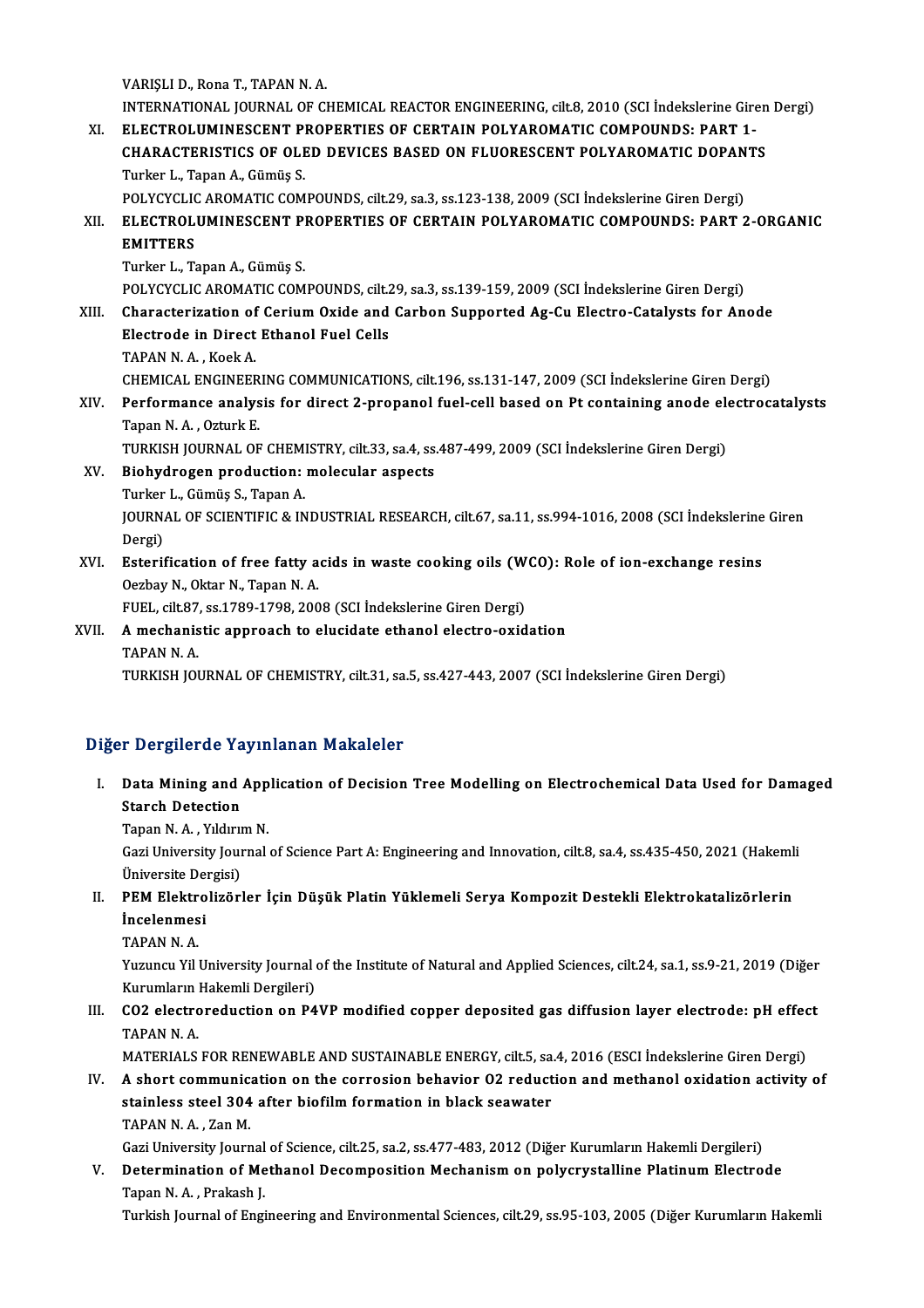Dergileri)

Dergileri)<br>VI. Investigation of Methanol Oxidation on Polycrystalline Pt Importance of Water gas shift Reaction<br>TARAN N.A. Prakash L Dergileri)<br>I<mark>nvestigation of Meth</mark><br>TAPAN N.A., Prakash J.<br>Turkish Journal of Engir Investigation of Methanol Oxidation on Polycrystalline Pt Importance of Water gas shift Reaction<br>TAPAN N. A. , Prakash J.<br>Turkish Journal of Engineering and Environmental Sciences, cilt.29, ss.129-142, 2005 (Diğer Kurumlar TAPAN N. A. , Prakash J.<br>Turkish Journal of Engineering and Environmental Sciences, cilt.29, ss.129-142, 2005 (Diğer Kurumların Hakemli<br>Dergileri)

# Kitap & Kitap Bölümleri

- Itap & Kitap Bölümleri<br>I. Elektrokimyanın Temelleri Fundamentals of Electrochemistry<br> TARAN N A AKSU M I p & HRap Borannor.<br>Elektrokimyanın Teme<br>TAPAN N. A. , AKSU M. L.<br>Nebel Veynevi. 2015 Elektrokimyanın Te<br>TAPAN N. A. , AKSU M<br>Nobel Yayınevi, 2015<br>KİMYA MÜHENDİSI
- TAPAN N. A. , AKSU M. L.<br>Nobel Yayınevi, 2015<br>II. KİMYA MÜHENDİSLİĞİNDE TEMEL İLKELER VE HESAPLAMALAR Basic Principles and Calculations In<br>Chamisal Engineering Nobel Yayınevi, 2015<br>**KİMYA MÜHENDİSLİĞİ**<br>Chemical Engineering<br>MUTI U.S. E. SARIMESEL KİMYA MÜHENDİSLİĞİNDE TEMEL İLKELER VE HESAPLA<br>Chemical Engineering<br>MUTLU S. F. , SARIMEŞELİ PAÇACI A., TAPAN N. A. , ERDOĞAN S.<br>Nobel Yaunayi 2014 Chemical Engineering<br>MUTLU S. F. , SARIMEŞELİ PAÇACI A., TAPAN N. A. , ERDOĞAN S.<br>Nobel Yayınevi, 2014 MUTLU S. F., SARIMEȘELİ PAÇACI A., TAPAN N. A., ERDOĞAN S.<br>Nobel Yayınevi, 2014<br>III. Proses Dinamiği ve Kontrolü Process Dynamics and Control
- Tapan N. A. , Erdoğan S.<br>Nobel Yayınevi, Ankara, 2012 Proses Dinamiği ve Kontro<br>Tapan N. A. , Erdoğan S.<br>Nobel Yayınevi, Ankara, 2012

# Hakemli Kongre / Sempozyum Bildiri Kitaplarında Yer Alan Yayınlar

akemli Kongre / Sempozyum Bildiri Kitaplarında Yer Alan Yayınlar<br>I. Determination of Damaged Starch Amount Based on Iodine Detection by Graphene Based Electrodes<br>Tapan N.A. Yıldırım N MATA ROAGE 6 / SOAN<br>Determination of Dan<br>Tapan N.A., Yıldırım N. Determination of Damaged Starch Amount Based on Iodine Detection<br>Tapan N. A. , Yıldırım N.<br>NCC-8 National Catalysis Congress, Ankara, Türkiye, 9 - 12 Eylül 2021, ss.120<br>Comnosite Electro, satelyst Synthesis for Hydrogen Pr Tapan N. A. , Yıldırım N.<br>NCC-8 National Catalysis Congress, Ankara, Türkiye, 9 - 12 Eylül 2021, ss.120<br>II. Composite Electro-catalyst Synthesis for Hydrogen Production ZARRABİ A., TAPAN N. A. Composite Electro-catalyst Synthesis for Hydrogen Production<br>ZARRABİ A., TAPAN N. A.<br>International Conference on Advanced Materials Science &amp; Engineering and High Tech Devices Applications;<br>Erhibition, Ankara, Türkiya, EARRABİ A., TAPAN N. A.<br>International Conference on Advanced Materials<br>Exhibition, Ankara, Türkiye, 02 Ekim 2020, ss.30<br>A. Study, on Low Pt Looded Metal Cenia Bass International Conference on Advanced Materials Science & Engineering and High Tech Dev<br>Exhibition, Ankara, Türkiye, 02 Ekim 2020, ss.30<br>III. A Study on Low Pt Loaded Metal Ceria Based Catalysts for Stable PEM Electroly Exhibition, A<br>**A Study on**<br>TAPAN N. A.<br>Electrochem A Study on Low Pt Loaded Me<br>TAPAN N. A.<br>Electrochem 2019, 30 Eylül 2020<br>Mashina I sanning an Electroc TAPAN N. A.<br>Electrochem 2019, 30 Eylül 2020<br>IV. Machine Learning on Electrocatalytic reduction of CO2 for PreventingAtmospheric Pollution and<br>Preducing Volveble Chamisels Electrochem 2019, 30 Eylül 2020<br>Machine Learning on Electroca<br>Producing Valuable Chemicals<br>TABAN N.A. CÜNAV M.E. TÜPER Machine Learning on Electrocatalyti<br>Producing Valuable Chemicals<br>TAPAN N. A. , GÜNAY M. E. , TÜRKER B. L.<br>2019 International Conference on Creen Producing Valuable Chemicals<br>TAPAN N. A. , GÜNAY M. E. , TÜRKER B. L.<br>2019 International Conference on Green Energy and Environmental Technology (GEET-19), 24 Temmuz 2020<br>Performance analysis for 2 prenanel and direct meth TAPAN N. A. , GÜNAY M. E. , TÜRKER B. L.<br>2019 International Conference on Green Energy and Environmental Technology (GEET-19), 24 Temmuz 2020<br>V. Performance analysis for 2 propanol and direct methanol fuel cells based on P 2019 Internationa<br>Performance an<br>electrocatalysts<br>Tanan N.A. Östün V. Performance analysis for 2 propanol and direct methanol fuel cells based on Pt containing anode electrocatalysts<br>electrocatalysts<br>Tapan N.A., Öztürk E. electrocatalysts<br>Tapan N. A. , Öztürk E.<br>2nd National Catalysis Conference, Erzurum, Türkiye, 18 - 21 Haziran 2008, ss.81<br>CO2 electroreduction on B4VB modified conner denosited ses diffusion. Tapan N. A. , Öztürk E.<br>2nd National Catalysis Conference, Erzurum, Türkiye, 18 - 21 Haziran 2008, ss.81<br>VI. CO2 electroreduction on P4VP modified copper deposited gas diffusion layer electrode pH effect<br>TABAN N. A. 2nd National Catalysis Conferen<br>CO2 electroreduction on P41<br>TAPAN N.A., Koper M., Ruud K. 6thBaltic Conference of P4VP modified copper deposition and Tapan N. A., Koper M., Ruud K.<br>6th Baltic Electrochemistry Conference, 15 - 17 Haziran 2016<br>Chanasterization of Coria Nano, composites and Their I TAPAN N. A. , Koper M., Ruud K.<br>6th Baltic Electrochemistry Conference, 15 - 17 Haziran 2016<br>VII. Characterization of Ceria Nano-composites and Their Performance of in Direct Alcohol Fuel Cells 6th Baltic Electrochemistry Conference, 15 - 17 Haziran 2016 Characterization of Ceria Nano-composites and Their Performance of in Direct Alcohol Fuel Cells, Adana, Türkiye,<br>23 - 26 Nisan 2014 TAPAN N.A., Cacan U., VARISLI D. Characterization of Ceria Nano-composites and Their Performance of in Direct Alcoh<br>23 - 26 Nisan 2014<br>VIII. Effect of Marl on the Production of Biodiesel as a Heterogeneous Catalyst<br>NAIAEOVE TARAN N.A 23 - 26 Nisan 2014<br>Effect of Marl on the P<br>NAJAFOV B., TAPAN N. A.<br>NCC6 The 6th Catalusis Co NAJAFOV B., TAPAN N. A.<br>NCC6 The 6th Catalysis Conference, 27 - 30 Nisan 2016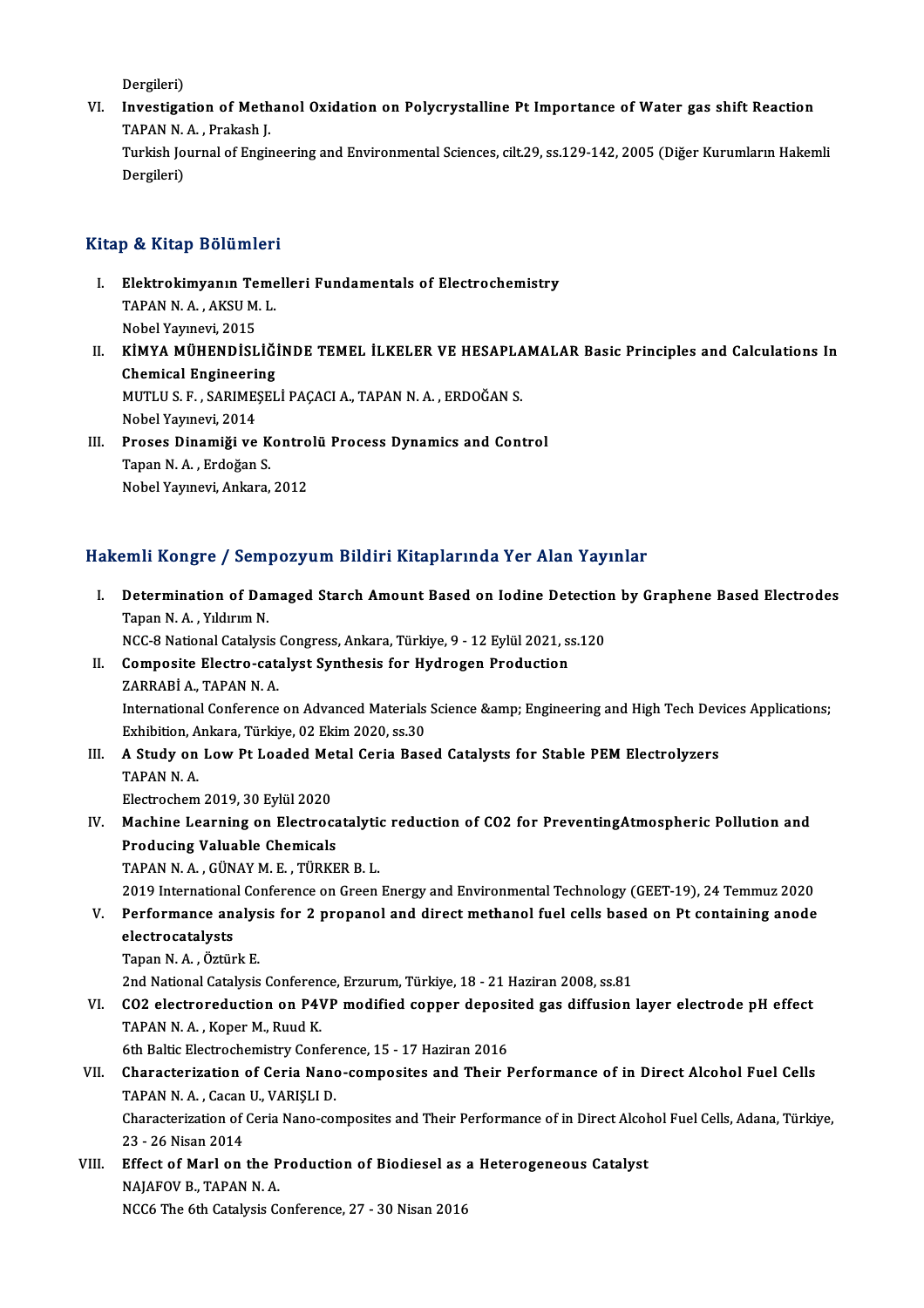| IX.    | Electroreduction of CO2 on PVP loaded copper electrodes supported on gas diffusion layer          |
|--------|---------------------------------------------------------------------------------------------------|
|        | TAPAN N.A., Koper M., Kortlever R.                                                                |
|        | Electrochem 2015, TU Delft, Netherlands, 28 Eylül 2015                                            |
| X.     | Ceria Nano composite Synthesis for Direct Alcohol Fuel Cells                                      |
|        | TAPAN N.A.                                                                                        |
|        | 11th European Congress on Catalysis - EuropaCat-XI, Lyon, France, 1 - 06 Eylül 2013               |
| XI.    | Nano çubuk sentezi ve Elektrokatalitik Aktivitesinin Belirlenmesi                                 |
|        | Zhutmatayeva U., TAPAN N.A.                                                                       |
|        | UKMK 10, Koç Üniversitesi, İstanbul, Türkiye, 3 - 06 Eylül 2012                                   |
| XII.   | Doğrudan Alkol Yakıt Hücreleri için Seryum Nano Kompozit Çubuk Sentezi                            |
|        | TAPAN N.A., Gökkaya E.                                                                            |
|        | UKMK 10, Koç Üniversitesi, İstanbul, Türkiye, 3 - 06 Eylül 2012                                   |
| XIII.  | Ceria Composite Nano rod for PEM Fuel Cells                                                       |
|        | TAPAN N.A., Gökkaya E.                                                                            |
|        | National Catalysis Congress, NCC4, Türkiye, 21 - 24 Mart 2012                                     |
| XIV.   | Electrokinetic Investigation of Oxalic Acid Electroreduction by the Simulation of Impedance       |
|        | <b>Spectrum Activator Effect</b>                                                                  |
|        | TAPAN N.A., Göçmenoğlu A.                                                                         |
|        | National Catalysis Congress, NCC4, Türkiye, 21 - 24 Mart 2012                                     |
| XV.    | Investigation of Combined Effect of co solvents on soybean Transesterification Kinetics           |
|        | TAPAN N.A., OKTAR N.                                                                              |
|        | 6th EFCAT Summer School, 13 - 19 Eylül 2010                                                       |
| XVI.   | The Promoting Effect of AgCu CeO2 on Pt C in direct ethanol fuel cells                            |
|        | TAPAN N.A., Yıldız Ö.                                                                             |
|        | 19th International Congress of Chemical and Process Engineering CHISA, 28 Ağustos - 01 Eylül 2010 |
| XVII.  | Amberlit A 26 Katalizörü Varlığında Biyodizel Uretimi                                             |
|        | Aydın F., Özbay N., OKTAR N., TAPAN N. A.                                                         |
|        | UKMK-9, Gazi Universitesi, Ankara, Türkiye, 22 - 25 Haziran 2010                                  |
| XVIII. | uç durum değişkenine bağlı olarak 2 propanol Elektro oksidasyon mekanizmasının empedans           |
|        | spektrum simulasyonu ile incelenmesi                                                              |
|        | TAPAN N.A.                                                                                        |
|        | UKMK-9, Gazi Universitesi, Ankara., Türkiye, 22 - 25 Haziran 2010                                 |
| XIX.   | Düşük Pt ve Ru Yüklenmiş Fe Ni İkili Metallerin Elektrokimyasal Performanslarının Doğrudan Etanol |
|        | Yakıt Hücrelerinde Anot Elektrotu olarak değerlendirilmesi                                        |
|        | TAPAN N.A., Yıldız Ö.                                                                             |
|        | 3rd National Catalysis Congress, NCC3, Türkiye, 28 Nisan - 01 Mayıs 2010                          |
| XX.    | Synthesis and Characterization of Pt@MCMC-41 and Pt-Sn@MCM-41 Mesoporous Catalysts for Direct     |
|        | <b>Ethanol Fuel Cell</b>                                                                          |
|        | Rona T., VARIȘLI D., TAPAN N. A.                                                                  |
|        | NCC-3 3rd National Catalysis Congress, Zonguldak, Türkiye, 28 Nisan 2010                          |
| XXI.   | Soybean Oil Transesterification Reaction Kinetics Effect of THF solvent                           |
|        | TAPAN N.A., OKTAR N.                                                                              |
|        | EuropaCat IX, 30 Ağustos - 04 Eylül 2009                                                          |
| XXII.  | Performance analysis for 2 propanol and direct methanol fuel cells based on Pt containing anode   |
|        | electrocatalysts                                                                                  |
|        | TAPAN N.A., Öztürk E.                                                                             |
|        | Second National Catalysis Conference (NCC-2), Türkiye, 18 - 21 Haziran 2008                       |
| XXIII. | Kanola Yağının Alumina ve Alumina Silikat Destekli Heterojen Katalizörler Varlığında              |
|        | Transesterifikasyonu                                                                              |
|        | Mumcu Ö., Özbay N., OKTAR N., TAPAN N. A.                                                         |
|        | 23. Ulusal Kimya Kongresi, Sivas, Türkiye, Türkiye, 16 - 20 Haziran 2009                          |
|        |                                                                                                   |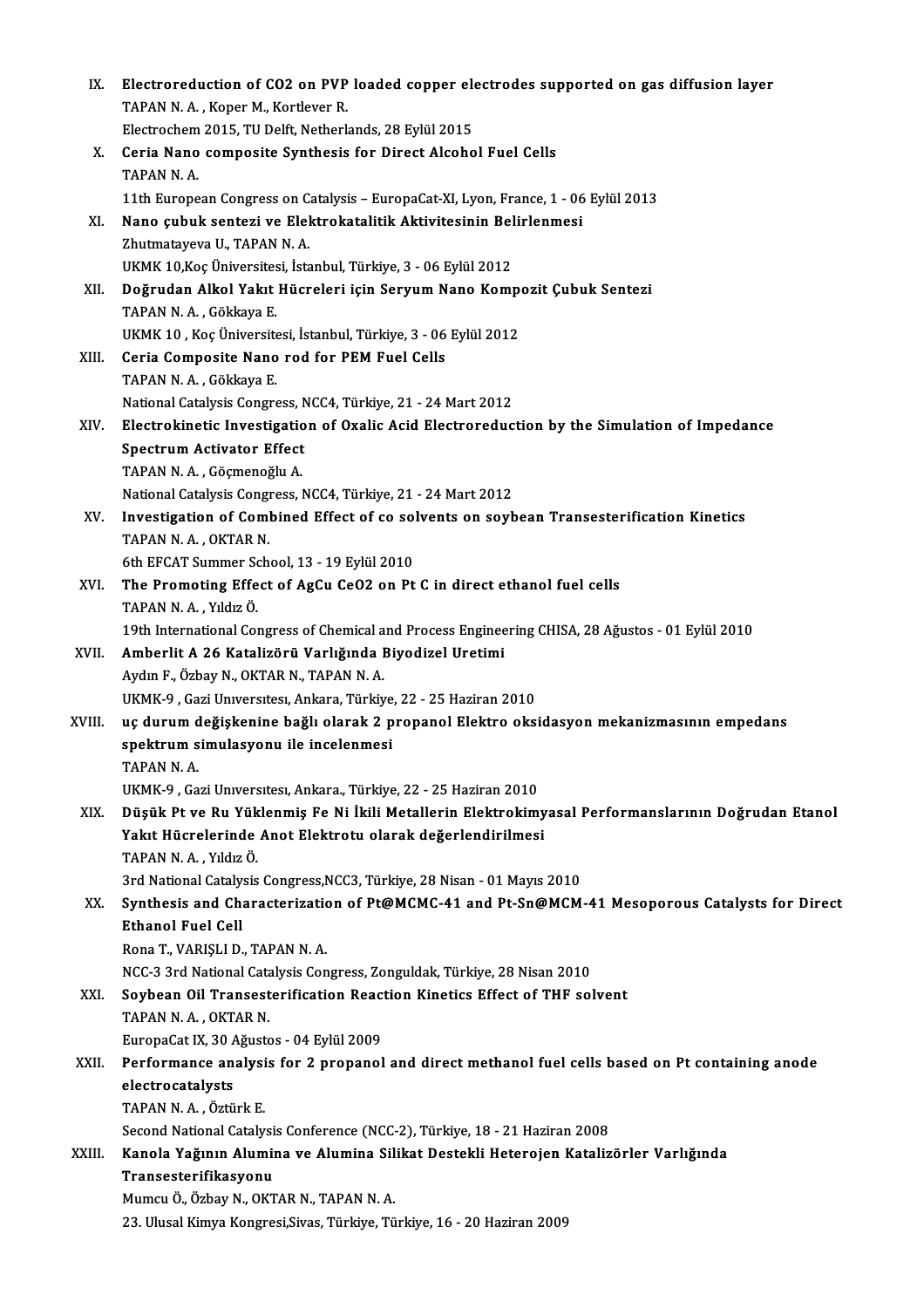| XXIV.   | Soya Yağından Biyodizel üretim Reaksiyon Kinetiğinin İncelenmesi                                       |
|---------|--------------------------------------------------------------------------------------------------------|
|         | Aydemir B., Gülderen A., TAPAN N. A., OKTAR N.                                                         |
|         | 21. Ulusal Kimya Kongresi, Malatya, Türkiye, 23 - 27 Ağustos 2007                                      |
| XXV.    | Atık Yağlardaki Serbest Yağ Asitlerinin Heterojen Katalizörler İle Esterifikasyonu                     |
|         | Özbay N., OKTAR N., TAPAN N. A.                                                                        |
|         | 21. Ulusal Kimya Kongresi, Malatya, Türkiye, 23 - 27 Ağustos 2007                                      |
| XXVI.   | Characterization of Cerium Oxide and Carbon Supported Ag Cu Electrocatalyts for Anode Electrode        |
|         | in Direct Ethanol Fuel Cells                                                                           |
|         | TAPAN N.A., KÖK A.                                                                                     |
|         | Somer Symposium Series 1, 14 - 15 Mayıs 2007                                                           |
| XXVII.  | A Mechanistic Approach To Elucidate Ethanol Electro oxidation                                          |
|         | TAPAN <sub>NA</sub>                                                                                    |
|         | First National Catalysis Conference (NCC-1),11, Güzelyurt, Northern Cyprus, Türkiye, 17 - 20 Ocak 2007 |
| XXVIII. | Platin Disk Elektrodlarda Etanol Elektro oksidasyon mekanizmasının modellenerek incelenmesi            |
|         | TAPAN <sub>NA</sub>                                                                                    |
|         | 7. Ulusal Kimya Mühendisliği Kongresi, Eskişehir., Türkiye, 5 - 08 Eylül 2006                          |
| XXIX.   | Determination of Anode Electrokinetic Mechanism in a Direct Methanol Fuel Cell by Assymmetric          |
|         | <b>Electrode Technique</b>                                                                             |
|         | TAPAN N.A., William M., Prakash J.                                                                     |
|         | International Hydrogen Energy Congress and Exhibition IHEC2005, 13 - 15 Temmuz 2005                    |
| XXX.    | Investigation of Methanol Oxidation Electrokinetics on Pt Ru Anode Catalyst                            |
|         | TAPAN N.A., Gurau B., Sandi G., Jai P.                                                                 |
|         | 5th International Symposium on New Materials for Electrochemical Systems, 6 - 11 Temmuz 2003           |
| XXXI.   | From Catalysis to Gas Sensors A Venue at Spillover                                                     |
|         | TAPAN N.A., ÜNER D.                                                                                    |
|         | 16th meeting of the North American Catalysis Society, 30 Mayıs - 04 Haziran 1999                       |

### Diğer Yayınlar

iğer Yayınlar<br>I. 2-Propanol Yakıt Hücresinin Performans Analizi (Yönetilen Tez)<br>Tanan N.A. Örtürk E 1 - 1 ay 111 am<br>2-Propanol Yakıt Hi<br>Tapan N. A. , Öztürk E.<br>Dižen es 1 62 -2010 2-Propanol Yakıt I<br>Tapan N. A. , Öztürk l<br>Diğer, ss.1-62, 2010

# Diğer, ss.1-62, 2010<br>Desteklenen Projeler

Desteklenen Projeler<br>TAPAN N.A. , Yükseköğretim Kurumları Destekli Proje, Atık Yağ İçeriğindeki Serbest Yağ Asitlerinin Esterifikasyonunda<br>Hetarejan Katalirörlerin Kullanılması, 2008 , Devam Ediyar Betermenten II oyerer<br>TAPAN N. A. , Yükseköğretim Kurumları Destekli Proje, Atık<br>Heterojen Katalizörlerin Kullanılması, 2008 - Devam Ediyor<br>TARAN N. A. , Yükseköğretim Kurumları Destekli Proje, Serv TAPAN N. A. , Yükseköğretim Kurumları Destekli Proje, Atık Yağ İçeriğindeki Serbest Yağ Asitlerinin Esterifikasyo<br>Heterojen Katalizörlerin Kullanılması, 2008 - Devam Ediyor<br>TAPAN N. A. , Yükseköğretim Kurumları Destekli P

Heterojen Katalizörlerin Kullanılması, 2008 - Devam Ediyor<br>TAPAN N. A. , Yükseköğretim Kurumları Destekli Proje, Seryum Oksit ve Aktive Edilmiş Karbon Destekli İkili<br>Metallerinin Direk Alkol Yakıt Hücresi Performanslarının TAPAN N. A. , Yükseköğretim Kurumları Destekli Proje, S<br>Metallerinin Direk Alkol Yakıt Hücresi Performanslarının<br>Karakterizasyonlarının Yapılması, 2007 - Devam Ediyor<br>TARAN N. A. Yükseköğretim Kurumları Destekli Proje I Metallerinin Direk Alkol Yakıt Hücresi Performanslarının Tespit Edilmesi, Spektroskopik ve Elektrokimyasal<br>Karakterizasyonlarının Yapılması, 2007 - Devam Ediyor<br>TAPAN N. A. , Yükseköğretim Kurumları Destekli Proje, Doğruda

Karakterizasyonlarının Yapılması, 2007 - Devam Ediyor<br>TAPAN N. A. , Yükseköğretim Kurumları Destekli Proje, Doğrudan Metanol Yakı<br>Artıran Katalizörlerin Geliştirilmesi ve Karakterizasyonu, 2005 - Devam Ediyor<br>TARAN N. A. , TAPAN N. A. , Yükseköğretim Kurumları Destekli Proje, Doğrudan Metanol Yakıt Pillerinde Water-Gaz Shift Tepki<br>Artıran Katalizörlerin Geliştirilmesi ve Karakterizasyonu, 2005 - Devam Ediyor<br>TAPAN N. A. , Yükseköğretim Kurum

Artıran Katalizörlerin Geliştirilmesi ve Karakterizasyonu, 2005 - Devam Ediyor<br>TAPAN N. A. , Yükseköğretim Kurumları Destekli Proje, İyot tayinine dayalı yenilikçi bir elektro<br>zedelenmiş nişasta miktarının grafen temelli e TAPAN N. A. , Yükseköğretim Kurumları Destekli Proje, İyot tayinine dayalı yenilikçi bir elektrokimyasal sistemle zedelenmiş nişasta miktarının grafen temelli elektrotlar üzerinde tespit edilmesi, 2018 - 2022<br>TAPAN N. A. ,

zedelenmiş nişasta miktarının grafen temelli elektrotlar üzerind<br>TAPAN N. A. , Yükseköğretim Kurumları Destekli Proje, PEM ele<br>elektrokatalizörlerin sentezi ve karakterizasyonu, 2016 - 2019<br>TARAN N. A. , Yükseköğretim Kuru TAPAN N. A. , Yükseköğretim Kurumları Destekli Proje, PEM elektrolizörleri için seryum içerikli kararlı<br>elektrokatalizörlerin sentezi ve karakterizasyonu, 2016 - 2019<br>TAPAN N. A. , Yükseköğretim Kurumları Destekli Proje, A

elektrokatalizörlerin sentezi ve karakterizasyonu, 2016 - 2019<br>TAPAN N. A. , Yükseköğretim Kurumları Destekli Proje, Atık suyun Elektrokoagulasyon yöntemi ile arıtılması, 2012 - 201<br>Tapan N. A. , Varışlı D., TÜBİTAK Projes TAPAN N. A. , Yükseköğretim Kurumları Destekli Pı<br>Tapan N. A. , Varışlı D., TÜBİTAK Projesi, Doğrudan<br>Katalizör Sentez ve Karakterizasyonu, 2012 - 2014